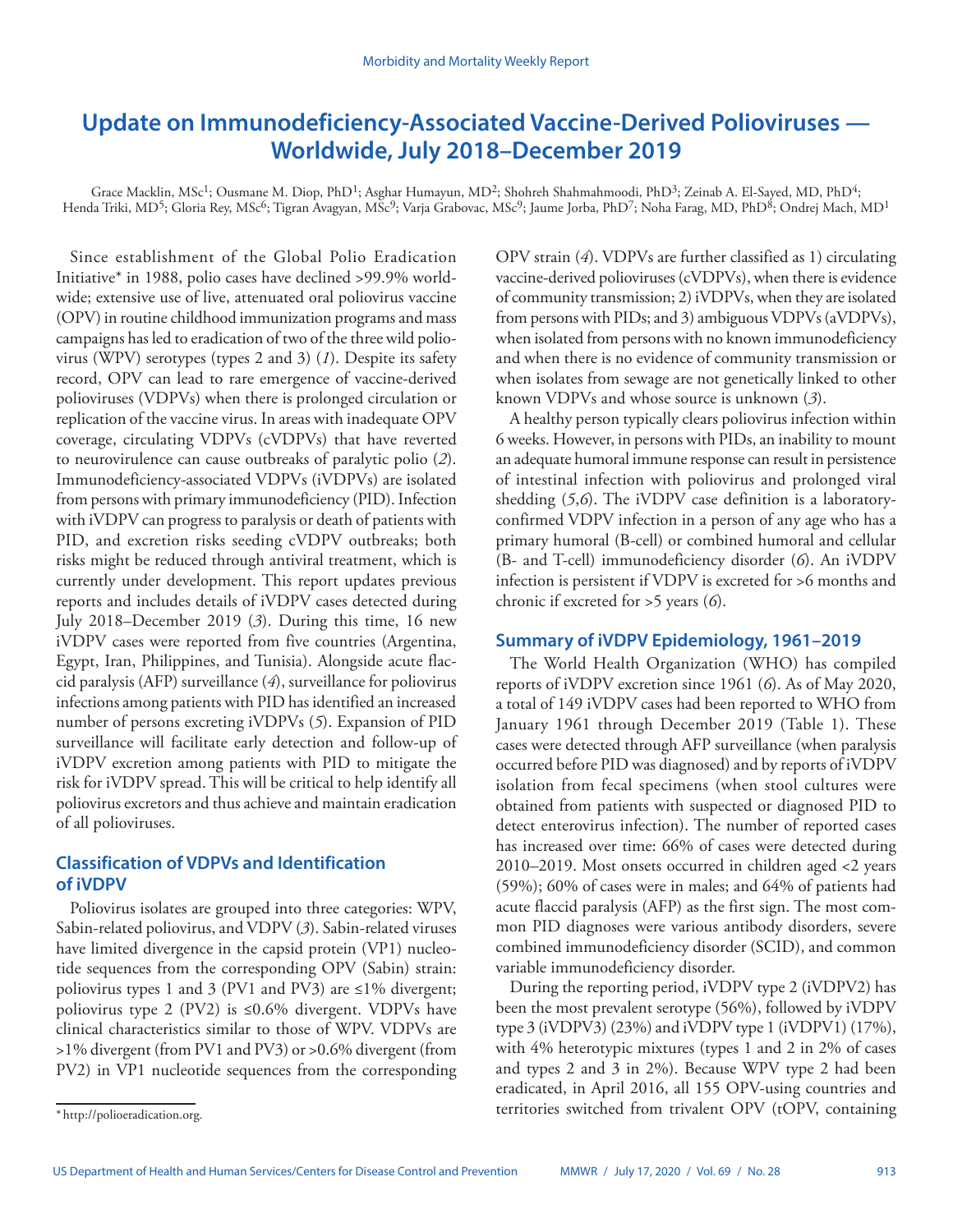**TABLE 1. Summary of 149 immunodeficiency-associated vaccinederived poliovirus (iVDPV) cases reported in the World Health Organization (WHO) iVDPV registry — worldwide, January 1, 1961– December 31, 2019\***

| Characteristic                                              | No. (%)                |
|-------------------------------------------------------------|------------------------|
| iVDPV cases reported to WHO (1961–2019)                     | 149 (100)              |
| <b>Period detected</b>                                      |                        |
| 1961-2000                                                   | 19 (12.8)              |
| 2001-2010                                                   | 31 (20.8)              |
| 2011–2020                                                   | 99 (66.4)              |
| <b>WHO</b> region                                           |                        |
| African                                                     | 10(6.7)                |
| Eastern Mediterranean                                       | 74 (49.7)              |
| European                                                    | 16 (10.7)              |
| Americas<br>South-East Asian                                | 18 (12.1)              |
| <b>Western Pacific</b>                                      | 15(10.1)               |
|                                                             | 16 (10.7)              |
| Sex<br>Female                                               |                        |
| Male                                                        | 64 (40.6)              |
|                                                             | 85 (59.4)              |
| Acute flaccid paralysis                                     |                        |
| Yes                                                         | 95 (63.8)              |
| No                                                          | 51 (34.2)              |
| Unknown                                                     | 3(2.0)                 |
| Age group at onset (yrs)                                    |                        |
| $<$ 1                                                       | 86 (59.3)              |
| $1 - 5$                                                     | 40 (27.6)              |
| >5                                                          | 19 (13.1)              |
| Immunodeficiency category                                   |                        |
| Antibody disorders (HGG, AGG, XLA)                          | 39 (28.1)              |
| Common variable immunodeficiency                            | 22 (15.8)              |
| SCID and other combined humoral/T-cell deficiencies         | 46 (33.1)              |
| Other (MHC class II deficiency, centromere instability, ICF | 20 (14.4)              |
| syndrome)<br>Unknown                                        | 12 (8.6)               |
|                                                             |                        |
| Serotype                                                    |                        |
| 1<br>2                                                      | 27 (18.1)              |
| 3                                                           | 83 (55.7)<br>33 (22.1) |
| 1 and $2$                                                   | 3(2.0)                 |
| 2 and 3                                                     | 3(2.0)                 |
|                                                             |                        |
| Outcome<br>Alive                                            | 16 (10.7)              |
| Alive and stopped excreting                                 | 52 (34.9)              |
| Dead                                                        | 65 (43.6)              |
| Unknown/Lost to follow-up                                   | 16 (10.7)              |
|                                                             |                        |

**Abbreviations:** AGG = agammaglobulinemia; HGG = hypogammaglobulinemia; ICF = centromeric region instability, facial anomalies syndrome; MHC = major histocompatibility complex; SCID = severe combined immunodeficiency; XLA = X-linked agammaglobulinemia.

\* Data as of May 17, 2020.

types 1, 2, and 3 Sabin strains) to bivalent OPV (bOPV, containing types 1 and 3 Sabin strains), to reduce the risk for paralytic disease from type 2 OPV (from vaccine-associated paralytic polio, which rarely occurs in OPV recipients and their susceptible close contacts; and from VDPV) (*7*). Since the tOPV-to-bOPV switch, the incidence of iVDPV2 cases has declined substantially, with iVDPV1 and iVDPV3 now the most prevalent serotypes (Figure). During 2000–2016, an average of 7.7 cases of iVDPV2 were identified per year (total = 54), compared with 0.67 cases per year (two cases) during 2017–2019. At the most recent follow-up, 16 patients (11%) were alive and still excreting iVDPV, 52 (35%) were alive and had stopped excreting, 65 (44%) had died, and 16 (11%) were lost to follow up (Table 1).

# **Reported iVDPV Cases, July 1, 2018– December 31, 2019**

During July 2018–December 2019, 16 new iVDPV cases were reported from five countries (Argentina, Egypt, Iran, Philippines, and Tunisia) (Table 2). These cases included eight iVDPV1 cases, seven iVDPV3 cases, and one iVDPV2 case, with no heterotypic mixtures. The cases are described below.

**Argentina (one case)**. In 2018 AFP occurred in a girl aged 9 months who had previously received 2 inactivated poliovirus vaccine doses and 1 bOPV dose in November 2017. In November 2018, iVDPV3 (1.4% VP1 divergence) was detected in a stool specimen. The most recent detection (2.9% VP1 divergence) was collected in August 2019; specimens collected since have been negative, the latest in November 2019. This patient had a diagnosis of agammaglobulinemia.

**Egypt (10 cases).** During July–December 2018, the PID surveillance project in Egypt identified six iVDPV infections, one in a patient who had developed AFP; two cases were iVDPV3 and four iVDPV1. Follow-up revealed that three patients had died, two patients stopped shedding, and one patient shedding iVDPV1 with 2.6% VP1 divergence continued to shed the virus for 22 months after the last reported bOPV dose. During 2019, four patients with iVDPV infection without AFP were detected; three patients had positive test results for iVDPV3, and one patient had a positive test result for iVDPV1. Two patients with iVDPV3 infection stopped excreting after 4 and 6 months.

**Iran (three cases).** In 2018, three iVDPV1 cases were reported, including a case detected before July 2018 and previously reported. These included cases in a boy aged 8 months with SCID who subsequently died and another in a boy aged 11 months who developed AFP in November 2018 and is continuing to excrete, most recently in April 2020. In July 2019, an iVDPV1 case was reported in a girl aged 7 months who had developed AFP; all seven specimens obtained from this patient contained iVDPV1.

**Philippines (one case)**. An iVDPV2 case was detected in August 2019 in a boy aged 5 years who had received 3 doses of tOPV from 2014 to 2015. At his initial evaluation, he had severe malnutrition, significantly reduced antibody levels, and multiple signs and symptoms pointing to a complex immune disorder; however, no specific PID diagnosis was reported. Follow-up stool specimens collected from September 2019 to May 2020 were positive for VDPV2. Concurrent with the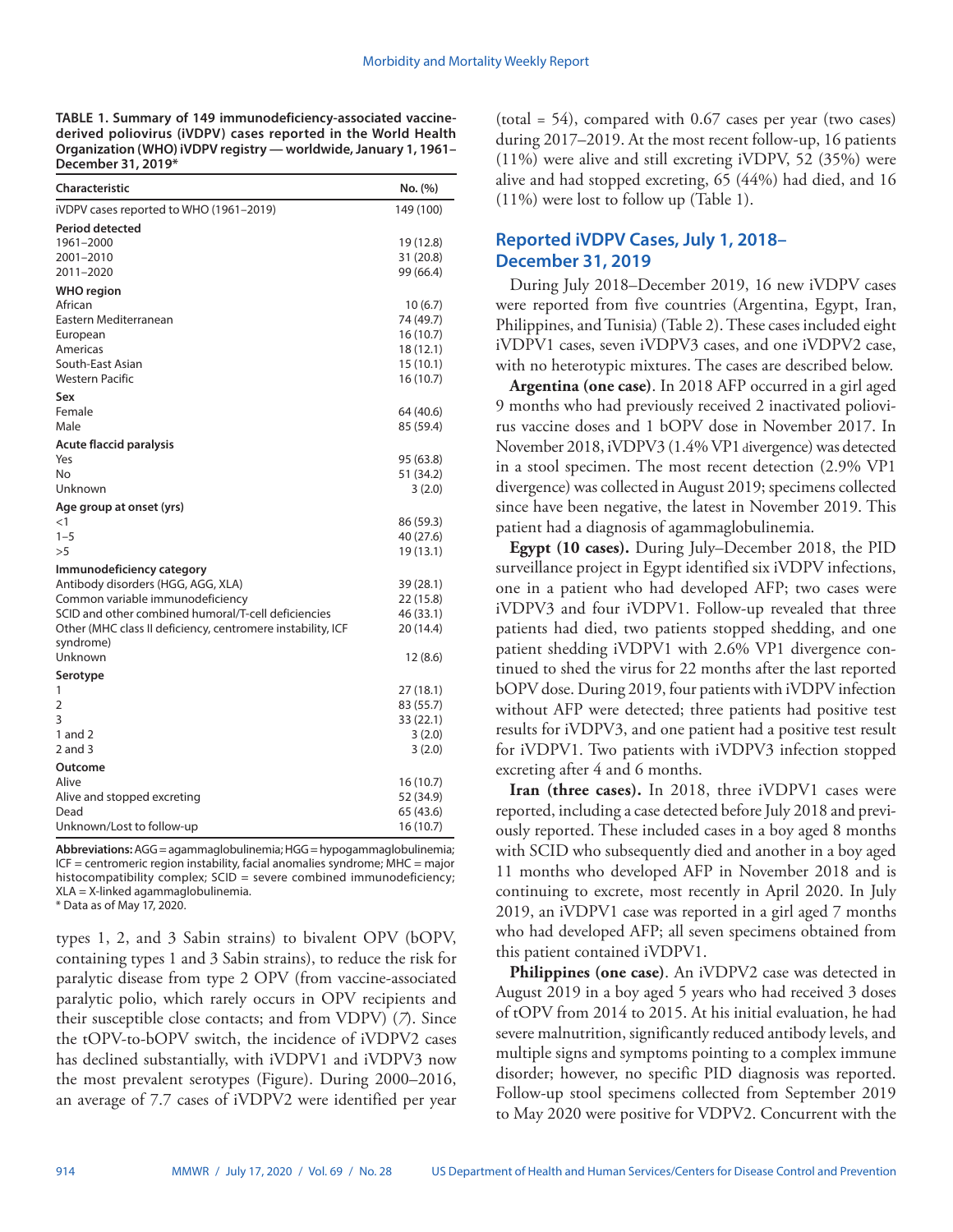

**FIGURE. Immunodeficiency-associated vaccine-derived poliovirus (iVDPV) cases reported, by year and VDPV serotype — worldwide, 2010–2019**

**TABLE 2. Immunodeficiency-associated vaccine-derived polioviruses (iVDPVs) detected — worldwide, July 2018–January 2020\***

| Country     | Year<br>detected | Source       | <b>PID diagnosis</b>                   | <b>First positive</b><br>patient isolate Serotype |   | Caspid protein<br>VP1 divergence<br>from Sabin OPV<br>strain <sup>†</sup> $(%)$ | <b>National</b><br>3-dose OPV<br>coverage $(\%)^5$ | <b>Estimated VDPV</b><br>replication<br>duration <sup>1</sup><br>(months) | Outcome**           |
|-------------|------------------|--------------|----------------------------------------|---------------------------------------------------|---|---------------------------------------------------------------------------------|----------------------------------------------------|---------------------------------------------------------------------------|---------------------|
| Argentina   | 2018             | AFP case     | AGG                                    | Nov 20, 2018                                      | 3 | 1.3                                                                             | 84                                                 | 21                                                                        | Stopped excreting   |
| Egypt       | 2018             | Non-AFP case | <b>CID</b>                             | Jul 15, 2018                                      | 3 | 1.6                                                                             | 95                                                 | 10                                                                        | Stopped excreting   |
| Egypt       | 2018             | Non-AFP case | MHC II deficiency                      | Aug 23, 2018                                      |   | 1.7                                                                             | 95                                                 | 17                                                                        | Died                |
| Egypt       | 2018             | Non-AFP case | <b>CID</b>                             | Sep 13, 2018                                      |   | 3.6                                                                             | 95                                                 | 12                                                                        | Stopped excreting   |
| Egypt       | 2018             | AFP case     | <b>SCID</b>                            | Oct 18, 2018                                      |   | 2.6                                                                             | 95                                                 | 4                                                                         | Died                |
| Egypt       | 2018             | Non-AFP case | MHC II deficiency                      | Dec 16, 2018                                      | 3 | 1.6                                                                             | 95                                                 | 4                                                                         | Died                |
| Egypt       | 2018             | Non-AFP case | <b>SCID</b>                            | Dec 25, 2018                                      |   | 1.4                                                                             | 95                                                 | 22                                                                        | Alive and excreting |
| Iran        | 2018             | Non-AFP case | <b>SCID</b>                            | Aug 14, 2018                                      |   | 1.0                                                                             | 99                                                 | 6                                                                         | Died                |
| Iran        | 2018             | AFP case     | B-cell deficiency                      | Nov 23, 2018                                      |   | 1.6                                                                             | 99                                                 | 22                                                                        | Alive and excreting |
| Egypt       | 2019             | Non-AFP case | <b>Unknown</b>                         | Feb 03, 2019                                      | 3 | 1.4                                                                             | 95                                                 | 4                                                                         | Stopped excreting   |
| Egypt       | 2019             | Non-AFP case | SCID                                   | Mar 13, 2019                                      |   | 3.0                                                                             | 95                                                 | 13                                                                        | Alive and excreting |
| Egypt       | 2019             | Non-AFP case | SCID                                   | Jun 18, 2019                                      | 3 | 2.0                                                                             | 95                                                 | 12                                                                        | Alive and excreting |
| Egypt       | 2019             | AFP case     | <b>SCID</b>                            | Aug 28, 2019                                      | 3 | 1.9                                                                             | 95                                                 | 6                                                                         | Stopped excreting   |
| Iran        | 2019             | AFP case     | AGG                                    | Jul 11, 2019                                      |   | 1.3                                                                             | 99                                                 | 10                                                                        | Alive and excreting |
| Philippines | 2019             | AFP case     | Hypokalemia and<br>infectious diarrhea | Aug 29, 2019                                      | 2 | 7.6                                                                             | 66                                                 | 60                                                                        | Alive and excreting |
| Tunisia     | 2019             | AFP case     | MHC II deficiency                      | Mar 12, 2019                                      | 3 | 4.1                                                                             | 97                                                 | 18                                                                        | Stopped excreting   |

Abbreviations: AFP = acute flaccid paralysis; AGG = agammaglobulinemia; CID = combined immunodeficiency disorder; MHC = major histocompatibility complex; OPV = oral poliovirus vaccine; PID = primary immunodeficiency disorder; SCID = severe combined immunodeficiency disorder.

\* Data as of May 17, 2020.

<sup>†</sup> Percentage of divergence is estimated from the number of nucleotide differences in the capsid protein VP1 region from the corresponding parental OPV strain in the latest iVDPV sequence available.

§ Coverage with 3 doses of OPV, based on 2018 data from the World Health Organization (WHO) Vaccine Preventable Diseases Monitoring System (2018 global summary) and WHO-United Nations Children's Fund coverage estimates https://www.who.int/gho/immunization/poliomyelitis/en/. National data might not reflect weaknesses at subnational levels.

¶ Duration of iVDPV replication was estimated from clinical record by assuming that exposure was from last known receipt of OPV (or date of birth where vaccination data was not available).

\*\* Outcome as of last reported information.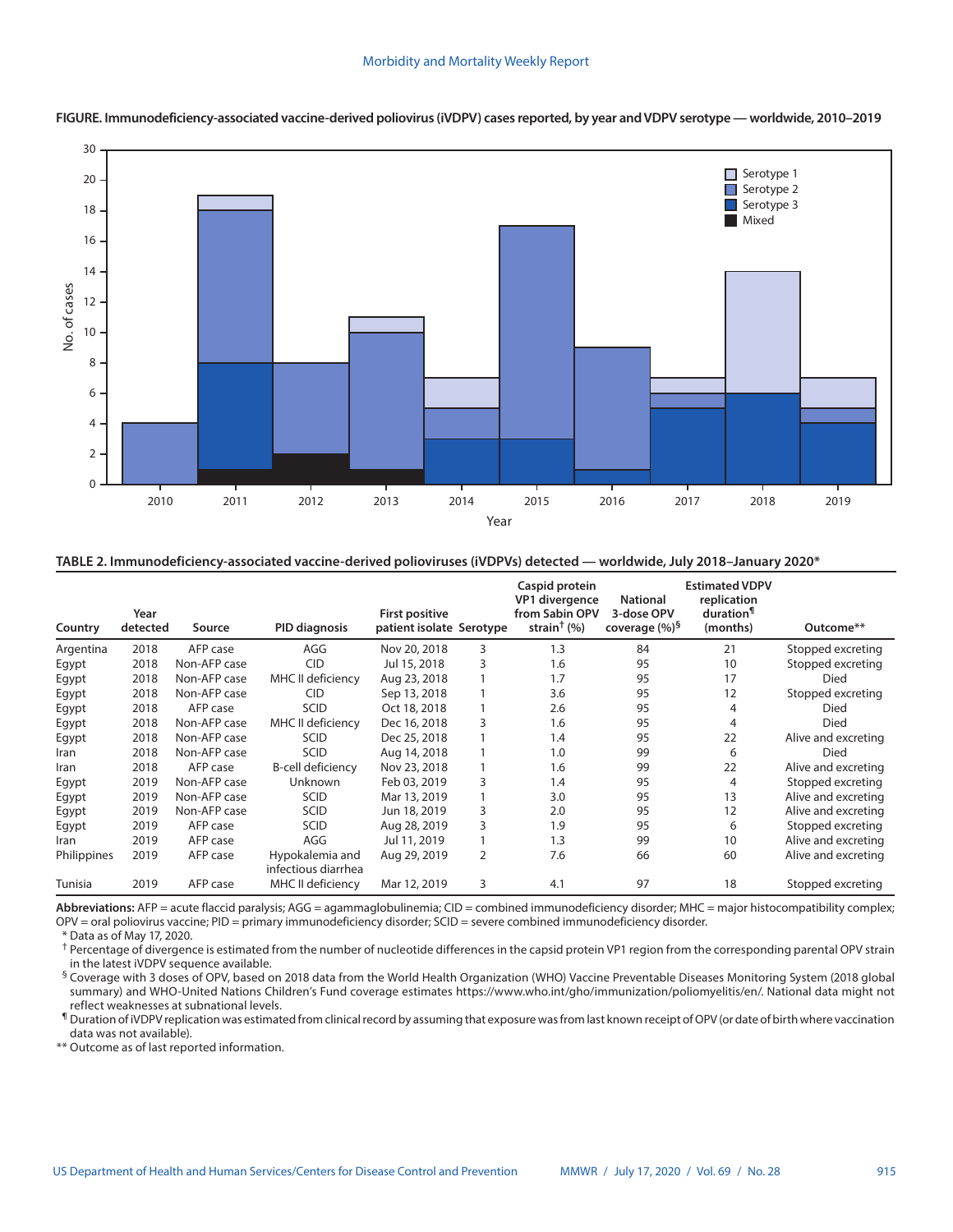#### **Summary**

## What is already known about this topic?

Immunodeficiency-associated vaccine-derived polioviruses (iVDPVs) emerge among persons with primary immunodeficiencies (PIDs) and rarely can persist. Persistent iVDPV infection can result in paralysis and potentially seed community transmission.

## What is added by this report?

After the 2016 global removal of oral poliovirus vaccine type 2 from routine immunization, the reported incidence of iVDPV type 2 infections markedly declined. Increasing surveillance among patients with PID has identified more iVDPV infections without paralysis.

#### What are the implications for public health practice?

Surveillance for iVDPV infections among patients with PID needs to be strengthened, and development of poliovirus antivirals needs to be accelerated to treat iVDPV infections to achieve and maintain eradication of all polioviruses.

detection of the iVDPV2, a cVDPV2 outbreak was detected in the Philippines (*2*). Current genetic evidence indicates that the virus in the patient with iVDPV2 and cases in the cVDPV2 outbreak have similar genetic distance from parental OPV2 strain (7% VP1 divergence) and might share a common origin.

**Tunisia (one case)**. A boy aged 9 months with human leukocyte antigen (HLA)-class II deficiency developed AFP in March 2019. The infant had previously received inactivated poliovirus vaccine and had no history of OPV vaccination. VDPV3 with 1.3%–4.1% VP1 divergence was detected in stool specimens collected during March–December 2019. The child had stopped excreting by March 2020.

## **Discussion**

Most countries with AFP surveillance detect iVDPV in paralyzed children who then receive a diagnosis of one of the PIDs. However, many iVDPV cases occur in patients with PID without paralysis, and at present, are only detected through special studies or pilot projects of iVDPV surveillance in children with a diagnosed PID. The increase in the number of reported infections during 2010–2019 is likely a consequence of increased efforts to identify infection among patients with PID and improved methods to detect polioviruses. One half of the detected cases were from the WHO Eastern Mediterranean Region, likely related to more recent focus on PID surveillance in that region as well as higher rates of consanguineous marriages, which lead to higher prevalence rates of PID (*8*). WHO has supported several countries in implementing pilot projects for iVDPV surveillance in children with PID, including Egypt, Iran, Pakistan, Sri Lanka, and Tunisia, and more recently, China and India. Additional countries are being identified in other WHO regions and encouraged to implement systematic

surveillance in children with PID and without paralysis. WHO and partners have developed guidelines for iVDPV surveillance in patients with PID that should become an integral part of global poliovirus surveillance (*9*).

Detection of cVDPV2 in the Philippines was associated with detection of VDPV2 infection in an immunodeficient patient. This is the first time that an iVDPV and cVDPV linkage has been described in a large outbreak, and further genetic analysis is in progress. It is, however, unclear how or whether the immunodeficient patient contributed to the cVDPV outbreak. The first identified poliovirus of the cVDPV2 outbreak was detected through environmental surveillance with 7% VP1 divergence from parental Sabin type 2 OPV and multiple amino acid changes. The cVDPV2 outbreak was confirmed by isolation of genetically linked virus from multiple additional sewage samples and AFP cases. A higher proportion of nucleotide substitutions leading to amino acid changes is usually found in genomic sequences of identified iVDPV2 from patients with PID.

Continued progress in the development of antiviral medications effective against polioviruses is needed to eliminate virus shedding in persons identified with persistent and chronic iVDPV infections. Pocapavir (a capsid inhibitor) has been administered on compassionate use basis for several patients excreting iVDPV, with mixed results (*10*). Complete clearing of virus has been observed in some recipients; however, rapid development of poliovirus resistance to Pocapavir has been frequently observed (*10*). Therefore, development of a treatment combining Pocapavir with a protease inhibitor currently called V-7404 that is expected to avoid antiviral resistance is continuing. Intravenous immunoglobulin is available to treat patients with PID and poliovirus (as well as nonpolio enterovirus) infection. While antiviral development continues, intravenous immunoglobulin might improve clinical care. Expansion of PID surveillance will facilitate early detection and follow-up of iVDPV excretion among patients with PID to mitigate the risk for iVDPV spread. This will be critical to help identify all poliovirus excretors and thus achieve and maintain eradication of all polioviruses.

#### **Acknowledgments**

Global Polio Laboratory Network; Eugene Saxentoff, World Health Organization (WHO) Regional Office, Copenhagen, Denmark; Nicksy Gumede, WHO Regional Office, Brazzaville, Republic of Congo; Ana Chevaz, WHO Regional Office, Washington, DC; Sirima Pattamadilok, WHO Regional Office, New Delhi, India; Mohamed A Sibak, WHO Regional Office, Cairo, Egypt; Steven Wassilak, Global Immunization Division, Center for Global Health, CDC; Qi Chen, Chadi Agha, Beth Henderson, Hongmei Liu, Kun Zhao, Jane Iber, Cara C. Burns, M. Steven Oberste, Division of Viral Diseases, National Center for Immunization and Respiratory